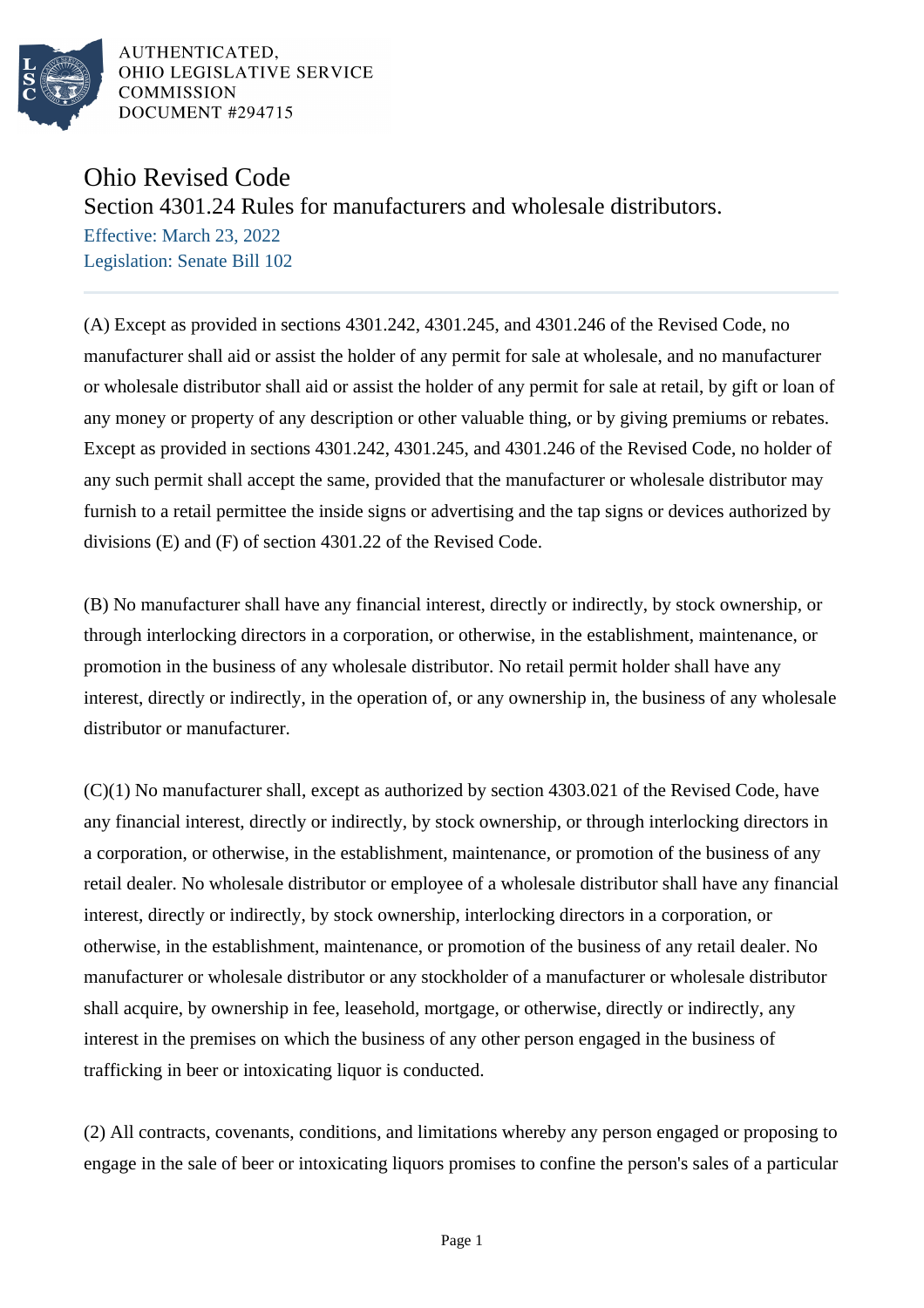

## AUTHENTICATED, OHIO LEGISLATIVE SERVICE **COMMISSION** DOCUMENT #294715

kind or quality of beer or intoxicating liquor to one or more products, or the products of a specified manufacturer or wholesale distributor, or to give preference to those products, shall to the extent of that promise be void. The making of a promise in any such form shall be cause for the revocation or suspension of any permit issued to any party.

(D) No manufacturer shall sell or offer to sell to any wholesale distributor or retail permit holder, no wholesale distributor shall sell or offer to sell to any retail permit holder, and no wholesale distributor or retail permit holder shall purchase or receive from any manufacturer or wholesale distributor, any beer, brewed beverages, or wine manufactured in the United States except for cash. No right of action shall exist to collect any claims for credit extended contrary to this section.

This section does not prohibit a licensee from crediting to a purchaser the actual prices charged for packages or containers returned by the original purchaser as a credit on any sale or from refunding to any purchaser the amount paid by that purchaser for containers or as a deposit on containers when title is retained by the vendor, if those containers or packages have been returned to the manufacturer or distributor. This section does not prohibit a manufacturer from extending usual and customary credit for beer, brewed beverages, or wine manufactured in the United States and sold to customers who live or maintain places of business outside this state when the beverages so sold are actually transported and delivered to points outside this state.

No wholesale or retail permit shall be issued to an applicant unless the applicant has paid in full all accounts for beer or wine, manufactured in the United States, outstanding as of September 6, 1939. No beer or wine manufactured in the United States shall be imported into the state unless the beer or wine has been paid for in cash, and no supplier registration for any such beer or wine manufactured in the United States shall be issued by the division of liquor control until the A-2, A-2f, B-1, or B-5 permit holder establishes to the satisfaction of the division that the beer or wine has been paid for in cash.

(E) This section does not prohibit any of the following:

(1) A manufacturer from securing and holding any financial interest, directly or indirectly, by stock ownership or through interlocking directors in a corporation, or otherwise, in the establishment, maintenance, or promotion of the business or premises of any C or D permit holder, provided that the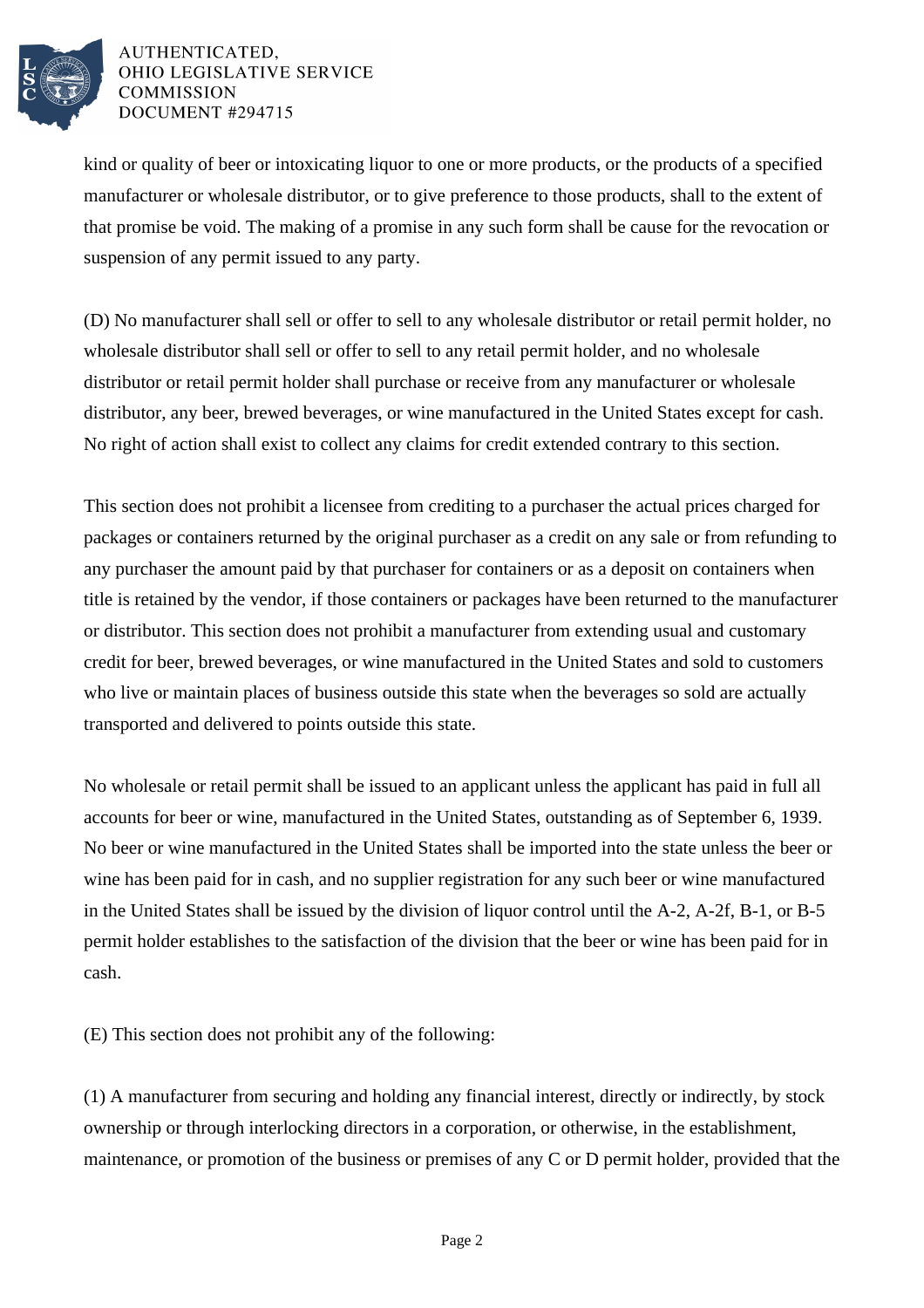

AUTHENTICATED, OHIO LEGISLATIVE SERVICE **COMMISSION** DOCUMENT #294715

following conditions are met:

(a) Either the manufacturer or one of its parent companies is listed on a national securities exchange.

(b) All purchases of alcoholic beverages by the C or D permit holder are made from wholesale distributors in this state or agency stores licensed by the division of liquor control.

(c) If the C or D permit holder sells brands of alcoholic beverages that are produced or distributed by the manufacturer that holds the financial interest, the C or D permit holder also sells other competing brands of alcoholic beverages produced by other manufacturers, no preference is given to the products of the manufacturer, and there is no exclusion, in whole or in part, of products sold or offered for sale by other manufacturers, suppliers, or importers of alcoholic beverages that constitutes a substantial impairment of commerce.

(d) The primary purpose of the C or D permit premises is a purpose other than to sell alcoholic beverages, and the sale of other goods and services exceeds fifty per cent of the total gross receipts of the C or D permit holder at its premises.

(2) A manufacturer from giving financial assistance to the holder of a B permit for the purpose of the holder purchasing an ownership interest in the business, existing inventory and equipment, or property of another B permit holder, including, but not limited to, participation in a limited liability partnership, limited liability company, or any other legal entity authorized to do business in this state. However, this section does not permit a manufacturer to give financial assistance to the holder of a B permit to purchase inventory or equipment used in the daily operation of a B permit holder.

(3) A manufacturer or subsidiary of a manufacturer from continuing to operate a wholesale distribution franchise or distribute beer or wine within a designated territory if prior to July 30, 2013, the manufacturer either acquired the distribution franchise or territory, or awarded the franchise or territory to itself or a subsidiary.

(4) A manufacturer from securing and holding an A-1c or B-2a permit or permits and operating as a wholesale distributor pursuant to such permits.